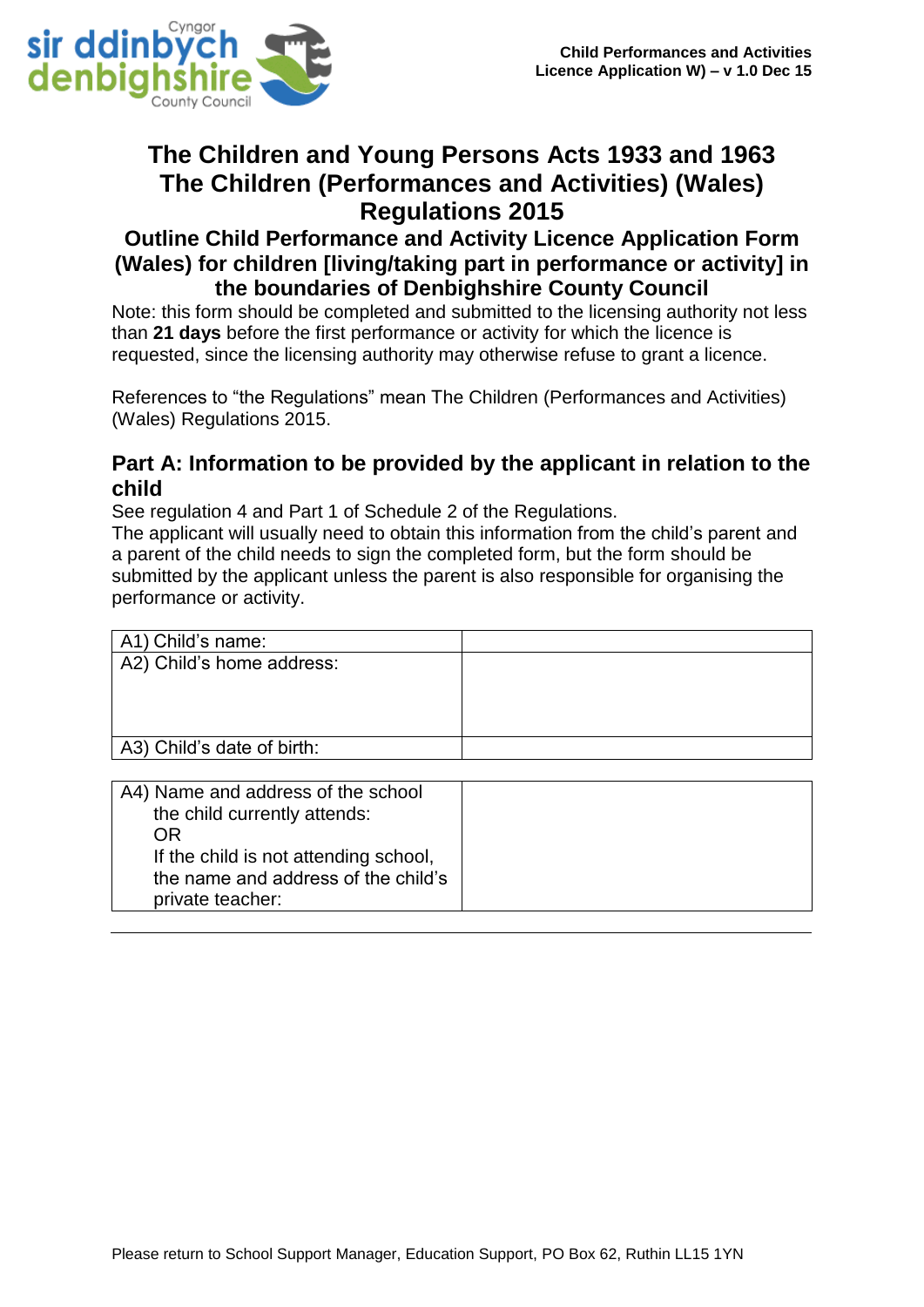| A5) Details of each licence granted for      |  |
|----------------------------------------------|--|
| the child during the 12 months               |  |
| preceding the date of the                    |  |
| application by any local authority in        |  |
| Wales or England, or any education           |  |
| authority in Scotland, other than the        |  |
| licensing authority to which this            |  |
| application is made <sup>1</sup> , stating - |  |
| a) The name of the authority;                |  |
| b) The date the licence was                  |  |
| granted;                                     |  |
| c) The dates and nature of the               |  |
| performances or activities:                  |  |

| A6) Details of each application in    |  |
|---------------------------------------|--|
|                                       |  |
| relation to the child for a licence   |  |
| refused by any other authority in the |  |
| last 12 months, other than the        |  |
| licensing authority to which this     |  |
| application is made, stating -        |  |
| a) The name of the local authority or |  |
| education authority;                  |  |
| b) The reasons (if known) for the     |  |
| refusal to grant a licence:           |  |

| A7) Details of any performances for<br>which a licence was not required <sup>2</sup> in<br>which the child took part during the<br>previous 12 months, including<br>productions that were exempt from<br>the requirement to obtain a licence,<br>stating -<br>a) The date of the performance(s);<br>b) The number of days of |  |
|------------------------------------------------------------------------------------------------------------------------------------------------------------------------------------------------------------------------------------------------------------------------------------------------------------------------------|--|
| performance;                                                                                                                                                                                                                                                                                                                 |  |
| c) The title of the performance(s);                                                                                                                                                                                                                                                                                          |  |
| d) The name and address of the<br>person(s) responsible for the<br>production(s):                                                                                                                                                                                                                                            |  |

**.** 

<sup>&</sup>lt;sup>1</sup> This will only be relevant if the child has moved between authorities in the last 12 months.

<sup>&</sup>lt;sup>2</sup> Section 37(3) of the Children and Young Persons Act 1963: this includes performances organised by schools, where a body of persons approval has been granted, and where the child had performed for fewer than four days in the six months before the relevant performance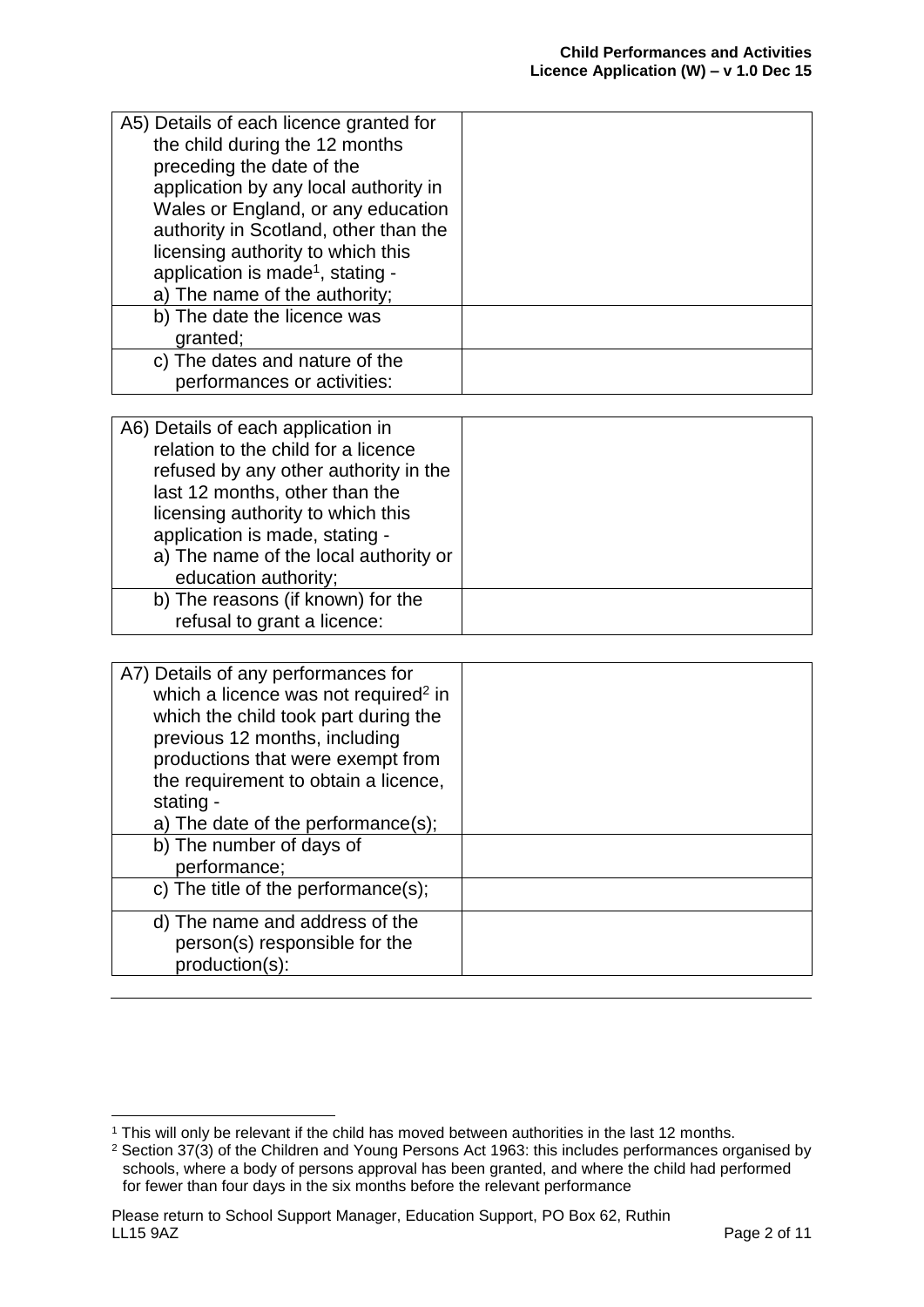| A8) Dates (if any) on which the child<br>has been absent from school during<br>the twelve months preceding the<br>date of the application by reason of<br>taking part in a performance or<br>activity, including those which were<br>exempted from the requirement to<br>obtain a licence: |  |
|--------------------------------------------------------------------------------------------------------------------------------------------------------------------------------------------------------------------------------------------------------------------------------------------|--|
|                                                                                                                                                                                                                                                                                            |  |
| A9) Amount of any monies earned by<br>the child during the last twelve<br>months, stating whether the monies<br>earned were in respect of<br>performances or activities for which<br>a licence was granted or a<br>performance for which a licence<br>was not required:                    |  |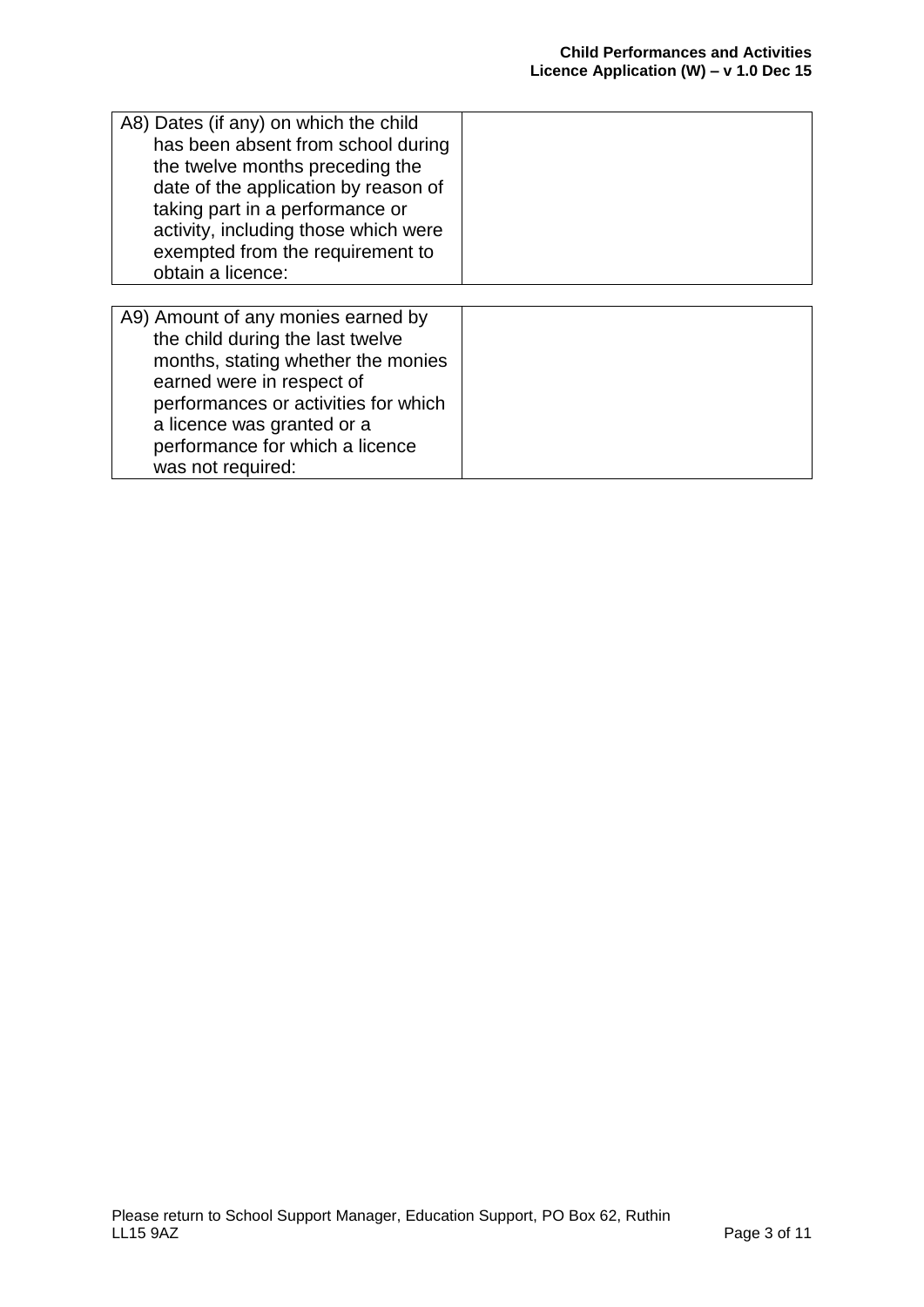#### **Part B: Information to be provided by the applicant about the performance or activities**

Please see Part 2 of Schedule 2 to the Regulations.

The **Applicant** is the person responsible for organising the activity or performance, who will be responsible for ensuring that the licence conditions are met.

It is best practice that all organisations which involve children in performances, paid modelling or paid sport have or develop a child protection policy, regularly review and update it, and ensure that all staff and volunteers are familiar with it.

| Title:        |         |
|---------------|---------|
| Name:         |         |
| Job title:    |         |
| Organisation: |         |
|               |         |
| Address:      |         |
|               |         |
|               |         |
| Tel:          | Mobile: |
| Email:        |         |

| B1) Does your organisation have a child<br>protection or safeguarding policy?<br>When was this last updated?<br>Please insert a link or attach a copy. |  |
|--------------------------------------------------------------------------------------------------------------------------------------------------------|--|
|                                                                                                                                                        |  |
| B2) Have you completed a risk                                                                                                                          |  |

| BZ) Have you completed a risk        |
|--------------------------------------|
| assessment?                          |
| If 'Yes', please attach it to this   |
| application.                         |
| If 'No', please explain how you will |
| identify and mitigate risks to the   |
| child throughout the period for      |
| which this licence is requested.     |
|                                      |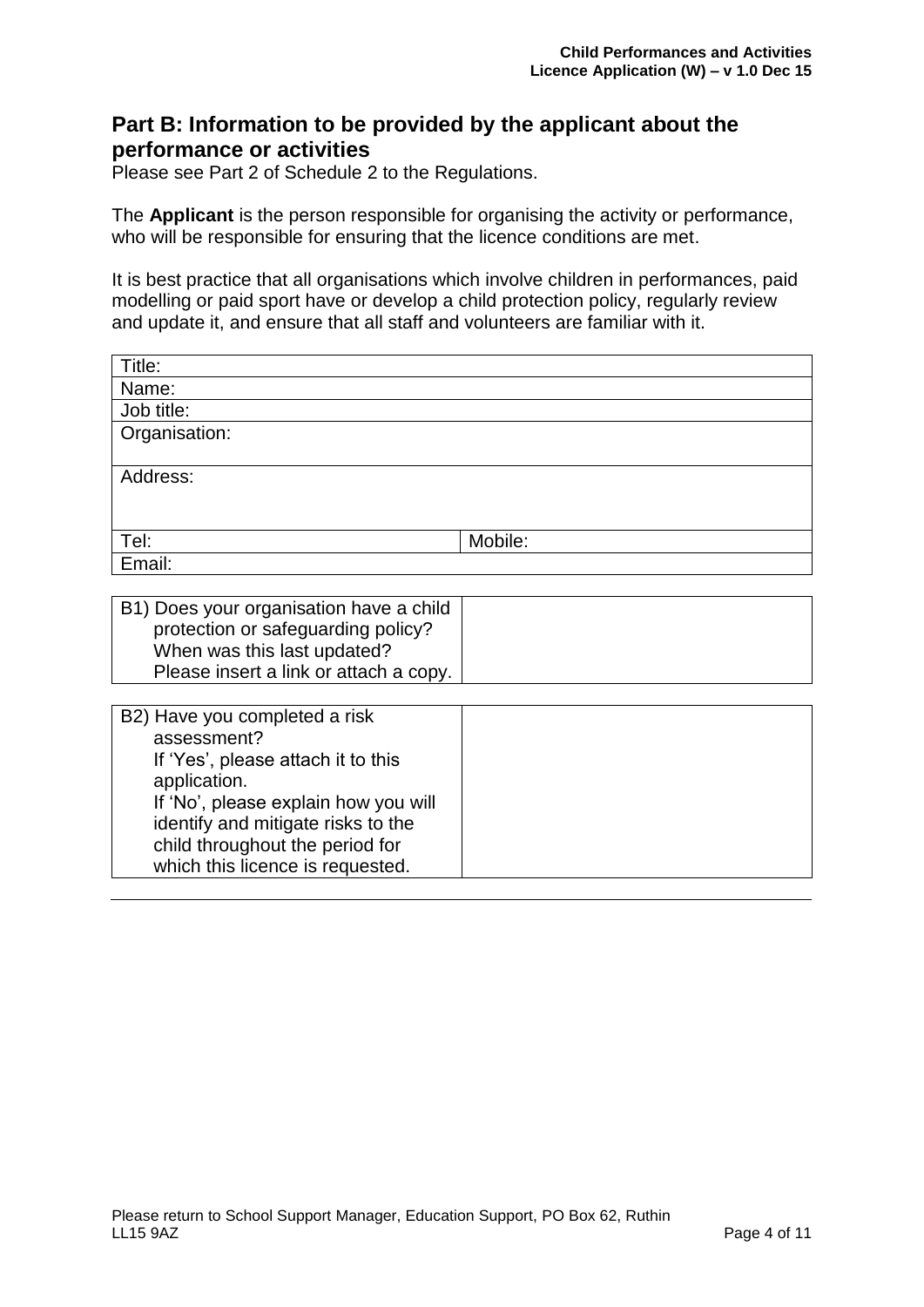| B3) Name and nature <sup>3</sup> of the<br>performances or activities in respect                                                                                                                                                                                                                                                                                                                       |  |
|--------------------------------------------------------------------------------------------------------------------------------------------------------------------------------------------------------------------------------------------------------------------------------------------------------------------------------------------------------------------------------------------------------|--|
| of which the licence is requested:<br>Please provide as full a description<br>as you can about what the child will<br>actually be required to do. Include<br>information about the environment<br>they will be asked to do it in and any<br>other contextual information that<br>may help us in assessing the<br>potential risks, physical, emotional<br>or psychological, to the child <sup>4</sup> . |  |
| B4) Place of activities, performances<br>and rehearsal for which the licence<br>is requested, including any periods<br>on location:                                                                                                                                                                                                                                                                    |  |
| B5) The dates and times of activities,<br>performances or rehearsals for<br>which the licence is requested:<br>If the dates are not known at this<br>time <sup>5</sup> , please provide the number of<br>days and the period during which it<br>is requested that the child may take<br>part in activities, performances or<br>rehearsals.                                                             |  |
| B6) The expected total running time or<br>duration of activities or<br>performances (including any<br>rehearsal) in respect of which a<br>licence is requested:                                                                                                                                                                                                                                        |  |
| B7) The approximate duration of the<br>child's appearance in the<br>performance or activity:                                                                                                                                                                                                                                                                                                           |  |

**.** 

 $^3$  For example, theatrical, musical, dancing, filming, sport, modelling.<br><sup>4</sup> It should not be necessary to provide a script – the description of the activity and context is more important.

<sup>&</sup>lt;sup>5</sup> This might be because the filming schedule cannot be fixed in advance, or the activity is dependent on weather conditions.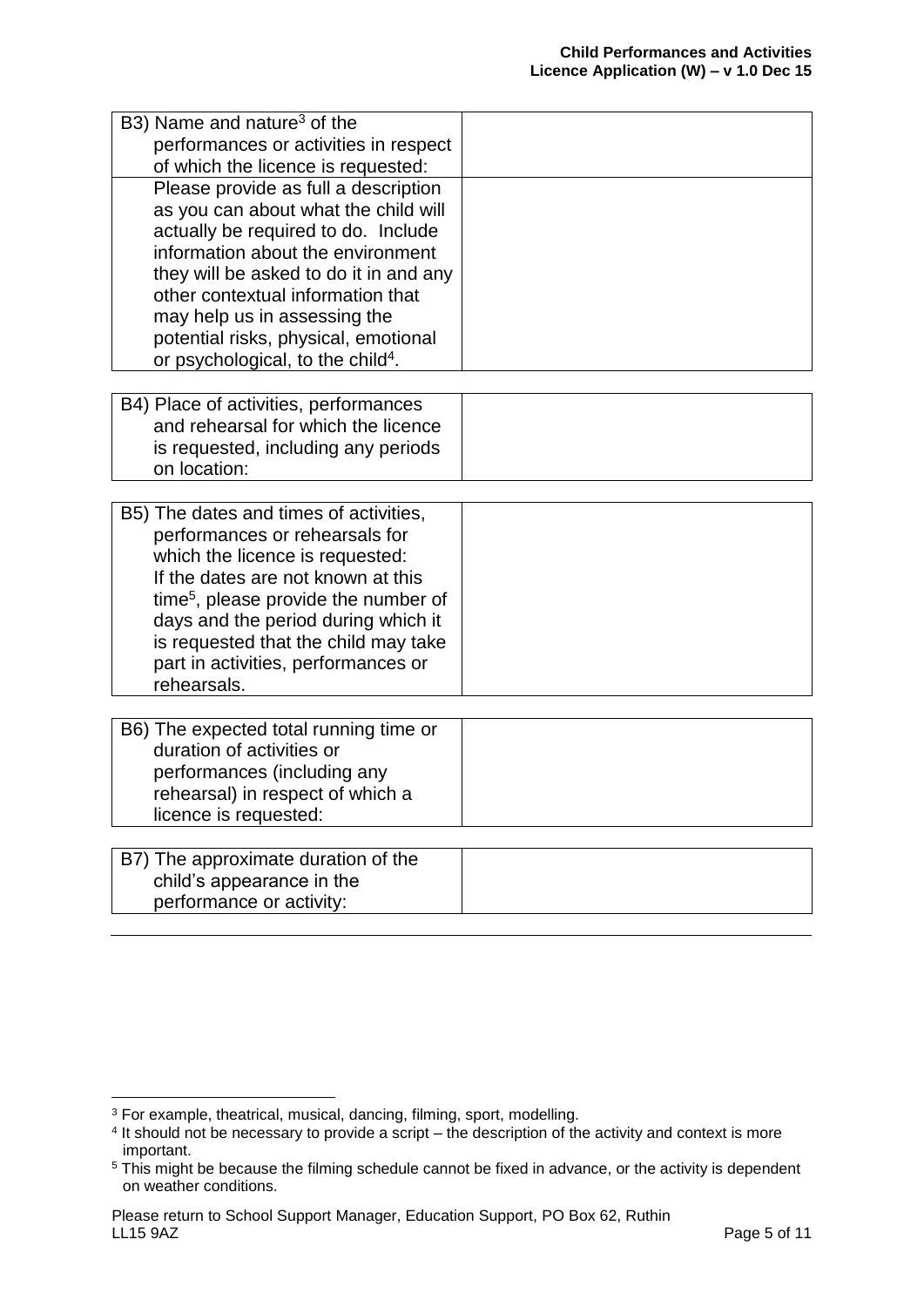| B8) The amount of night work (if any) |  |
|---------------------------------------|--|
| for which approval is being sought    |  |
| and please state:                     |  |
| a) the approximate number of          |  |
| $days6$ :                             |  |
| b) the approximate duration on each   |  |
| day:                                  |  |
| c) the reason that the performance    |  |
| must take the form of night work:     |  |

| B9) a) The sums to be earned by the<br>child in taking part in the |  |
|--------------------------------------------------------------------|--|
| performance or activity:                                           |  |
| b) The name, address and                                           |  |
| description <sup>7</sup> of the person to                          |  |
| whom or to which the sums are                                      |  |
| to be paid (if not to the child in                                 |  |
| question):                                                         |  |

| B10) Where a licence is requested in<br>respect of a performance, the<br>proposed arrangements for any<br>rehearsals prior to the first<br>performance for which a licence is<br>requested. For each rehearsal<br>please state<br>a) the date;<br>b) the place; and |  |
|---------------------------------------------------------------------------------------------------------------------------------------------------------------------------------------------------------------------------------------------------------------------|--|
| c) the approximate time and<br>duration:                                                                                                                                                                                                                            |  |
|                                                                                                                                                                                                                                                                     |  |

<sup>1</sup>  $6$  For these purposes any performance taking place after midnight and before the earliest permitted hour counts as an extension to the previous day. For example,. if the child performs on Tuesday and then performs after midnight, in the early hours of Wednesday, that counts as one day (Tuesday).

<sup>7</sup> If this is an individual, what is their relationship to the child? If it is a company or organisation, what is their relationship to the child?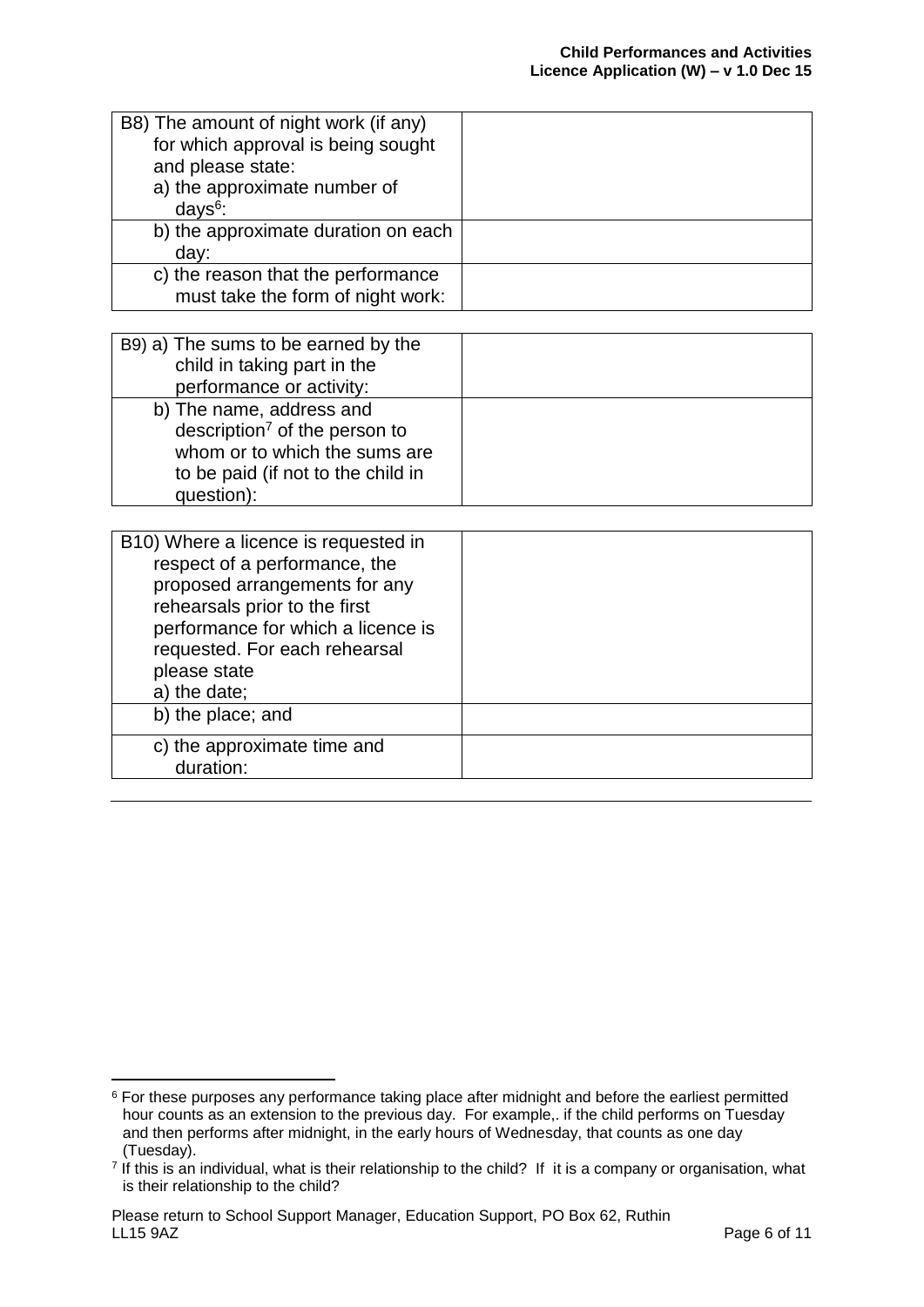| B11) The days or half days on which<br>leave of absence from school is<br>requested to enable the child to<br>take part in the performance,<br>rehearsals or activity:                                                                                                                                                                           |  |
|--------------------------------------------------------------------------------------------------------------------------------------------------------------------------------------------------------------------------------------------------------------------------------------------------------------------------------------------------|--|
| You must attach a letter from the<br>head teacher of the school that the<br>child currently attends or, If the child<br>is not attending school, from the<br>child's private teacher, agreeing to<br>the child's absence from school or<br>education and stating that the<br>child's education and well-being will<br>not be adversely affected. |  |
|                                                                                                                                                                                                                                                                                                                                                  |  |
| B12) Proposed arrangements (if any)<br>for the education of the child during                                                                                                                                                                                                                                                                     |  |
| the period for which the licence is                                                                                                                                                                                                                                                                                                              |  |
| requested stating -                                                                                                                                                                                                                                                                                                                              |  |
| a) Where the education is to be                                                                                                                                                                                                                                                                                                                  |  |
| provided by a school, the name                                                                                                                                                                                                                                                                                                                   |  |
| and address of the school:                                                                                                                                                                                                                                                                                                                       |  |
| b) Where the education is to be                                                                                                                                                                                                                                                                                                                  |  |
| provided other than by a school:<br>i. the name, address and                                                                                                                                                                                                                                                                                     |  |
| qualification(s) of the proposed                                                                                                                                                                                                                                                                                                                 |  |
| teacher;                                                                                                                                                                                                                                                                                                                                         |  |
| ii. the place where the child will                                                                                                                                                                                                                                                                                                               |  |
| be taught;                                                                                                                                                                                                                                                                                                                                       |  |
| iii. the proposed course of study;                                                                                                                                                                                                                                                                                                               |  |
| iv. the number of other children to                                                                                                                                                                                                                                                                                                              |  |
| be taught at the same time by                                                                                                                                                                                                                                                                                                                    |  |
| the same teacher, and the sex                                                                                                                                                                                                                                                                                                                    |  |
| and age of each child;                                                                                                                                                                                                                                                                                                                           |  |
| v. the amount of education the<br>child is to receive:                                                                                                                                                                                                                                                                                           |  |
|                                                                                                                                                                                                                                                                                                                                                  |  |

| B13) The name and address of the    |  |
|-------------------------------------|--|
| proposed chaperone or, if none is   |  |
| required, the name and address of   |  |
| the parent or teacher who will have |  |
| care of the child:                  |  |

| B14) The name of the local authority or, |  |
|------------------------------------------|--|
| in Scotland, the education authority     |  |
| which has previously approved the        |  |
| appointment of the chaperone:            |  |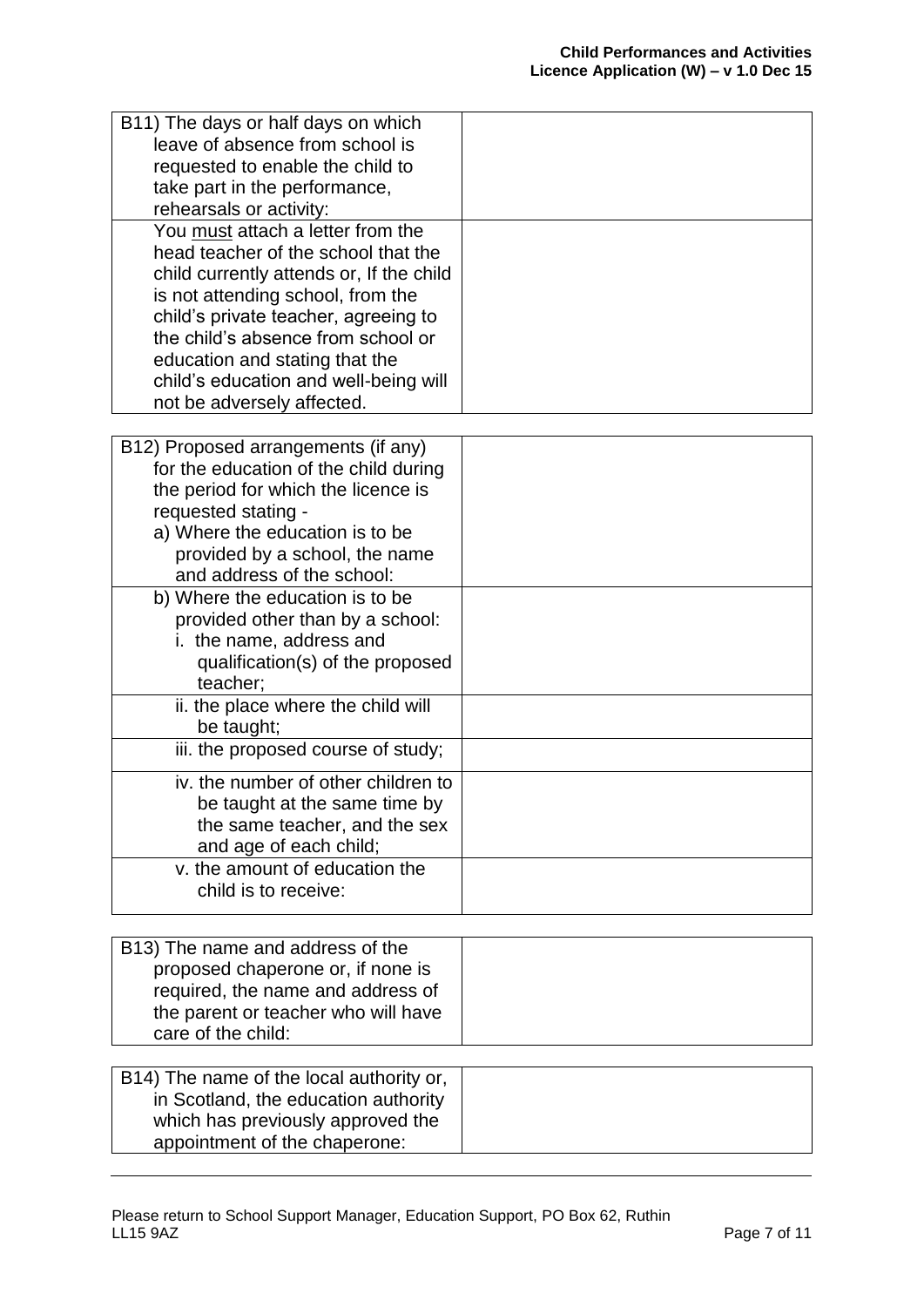| B15) The number of children to be in<br>the charge of the chaperone during<br>the time when the chaperone will be<br>in charge of the child, and the sex<br>and age of each child:                                                                                                                                                                                                                        |  |
|-----------------------------------------------------------------------------------------------------------------------------------------------------------------------------------------------------------------------------------------------------------------------------------------------------------------------------------------------------------------------------------------------------------|--|
| B16) The address of any<br>accommodation where the child will<br>live, if different from the place where<br>the child would ordinarily live, the<br>number of other children living there<br>and details of the chaperone (if any)<br>who will live in the same<br>accommodation:                                                                                                                         |  |
| B17) The approximate length of time<br>which the child will spend travelling<br>to and from the place of<br>performance, rehearsal or activity<br>each day, including:<br>a) Arrangements (if any) to<br>transport the child to that place;<br>and<br>b)<br>Arrangements (if any) to                                                                                                                      |  |
| transport the child from that<br>place:                                                                                                                                                                                                                                                                                                                                                                   |  |
| B18) The name of any other local<br>authority, or, in Scotland, education<br>authority to which an application<br>has been made for another child to<br>take part in performances or<br>activities to which the application<br>relates (if not known at the time of<br>application, to be provided when<br>known):<br>(This will help the relevant local<br>authorities to take a consistent<br>approach) |  |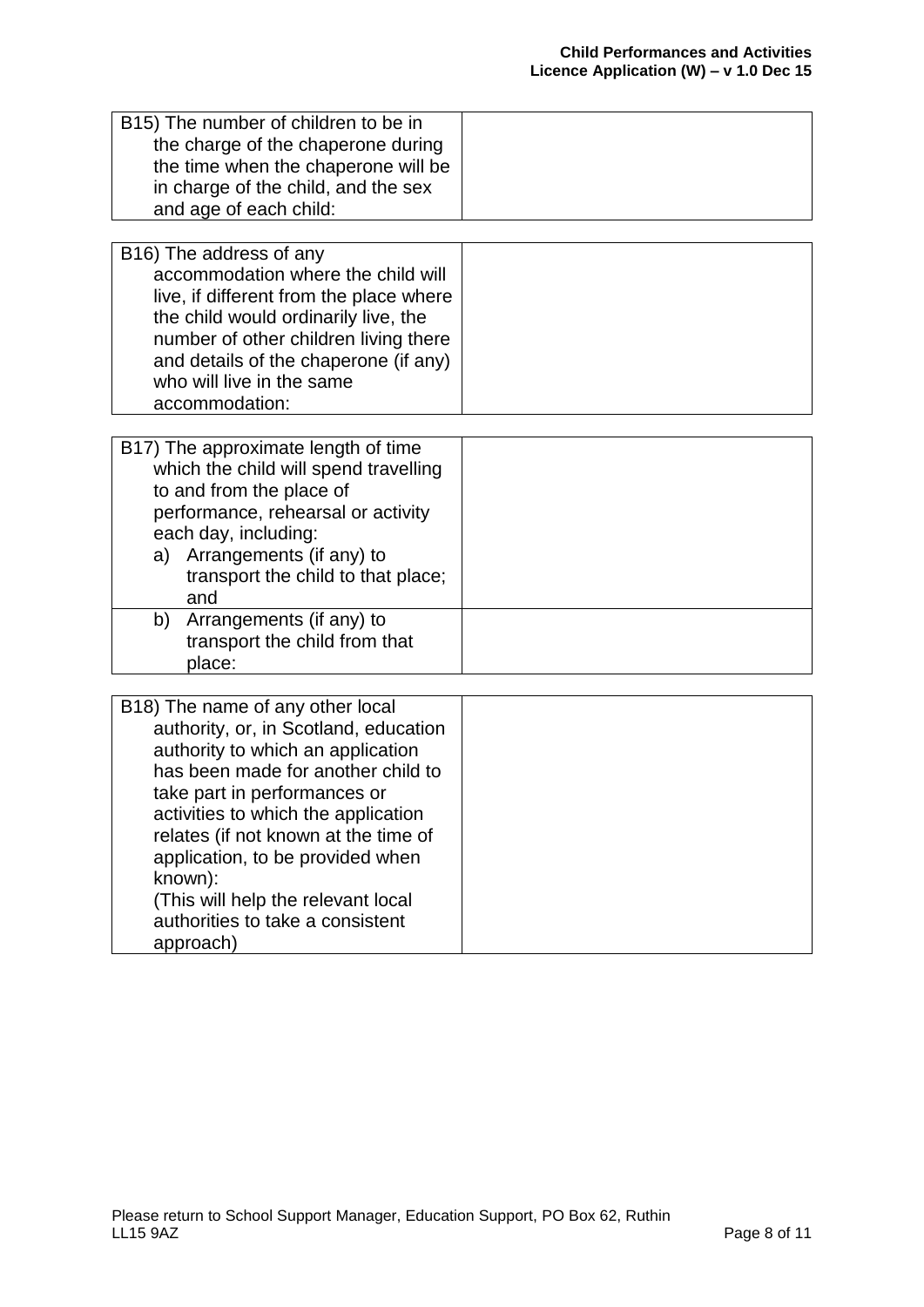#### **Signatures**

**I certify that to the best of my knowledge the details in this application are correct. I hereby apply for a licence under section 37 of the Children and Young Persons Act 1963:**

| <b>Signature of applicant:</b>   |  |
|----------------------------------|--|
| (To be signed by person named at |  |
| beginning of Part B)             |  |
| Name of applicant:               |  |
|                                  |  |
| Date:                            |  |
|                                  |  |

**I certify that to the best of my knowledge the details in the application are correct. I agree to my child taking part in the performance or activity described above in Part B:**

| <b>Signature of parent:</b><br>(To be signed by person with parental<br>responsibility <sup>8</sup> for the child named at<br>the beginning of Part A) |  |
|--------------------------------------------------------------------------------------------------------------------------------------------------------|--|
| Name of parent:                                                                                                                                        |  |
| Date:                                                                                                                                                  |  |

Additional notes:

- a) Electronic versions of this form and electronic documentation are acceptable, including signatures.
- b) The applicant should ensure that the parent/guardian and the chaperone are given a copy of the whole completed form, which you submit to the local authority.
- c) Any person who fails to observe any condition subject to which a licence is granted or knowingly or recklessly makes any false statement in or in connection with an application for a licence is liable to a fine not exceeding £1000 (level 3 on the standard scale) or imprisonment for a term not exceeding three months or both (section 40 of the Children and Young Persons Act 1963).

<sup>1</sup> <sup>8</sup> As defined within section 3 of the Children Act 1989, 'parental responsibility' means all of the rights, duties, powers, responsibilities and authority which by law a parent of a child has in relation to the child and his property.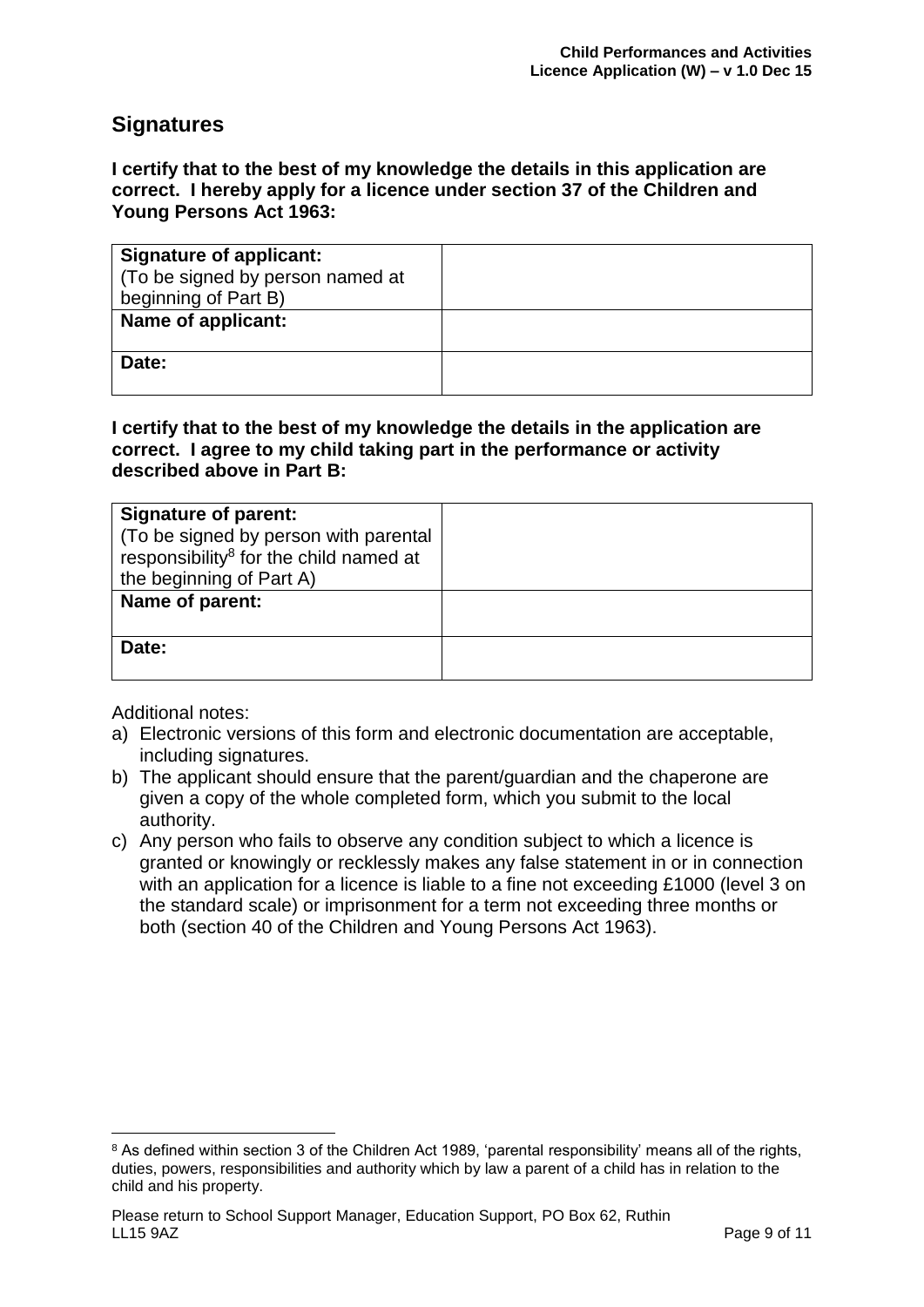# **Medical declaration to be completed and signed by child's parent**

| Name of child              |        |                                              |
|----------------------------|--------|----------------------------------------------|
| Does your child have:      |        | If yes, please provide details including any |
|                            |        | treatment or medication:                     |
| Asthma                     | Yes/No |                                              |
| Any allergies              | Yes/No |                                              |
| Any skin conditions        | Yes/No |                                              |
| Hearing impairment         | Yes/No |                                              |
| Visual impairment          | Yes/No |                                              |
| Any learning disability    | Yes/No |                                              |
| Any physical disability    | Yes/No |                                              |
| Any medical conditions     | Yes/No |                                              |
| Has your child been        | Yes/No |                                              |
| taking any regular         |        |                                              |
| medication(s)              |        |                                              |
| Has your child seen, or    | Yes/No |                                              |
| been referred to, a        |        |                                              |
| hospital consultant in the |        |                                              |
| last six months            |        |                                              |

| I confirm that I have<br>parental responsibility <sup>9</sup> | Signature of parent: |
|---------------------------------------------------------------|----------------------|
| for this child.                                               | <b>Print Name:</b>   |
| Postal Address (if                                            |                      |
| different from child)                                         |                      |
|                                                               |                      |
| <b>Parent's Email Address</b>                                 |                      |
| Parent's Telephone No.                                        |                      |
| Date:                                                         |                      |
|                                                               |                      |

<sup>1</sup> <sup>9</sup> As defined within section 3 of the Children Act 1989, 'parental responsibility' means all of the rights, duties, powers, responsibilities and authority which by law a parent of a child has in relation to the child and his property.